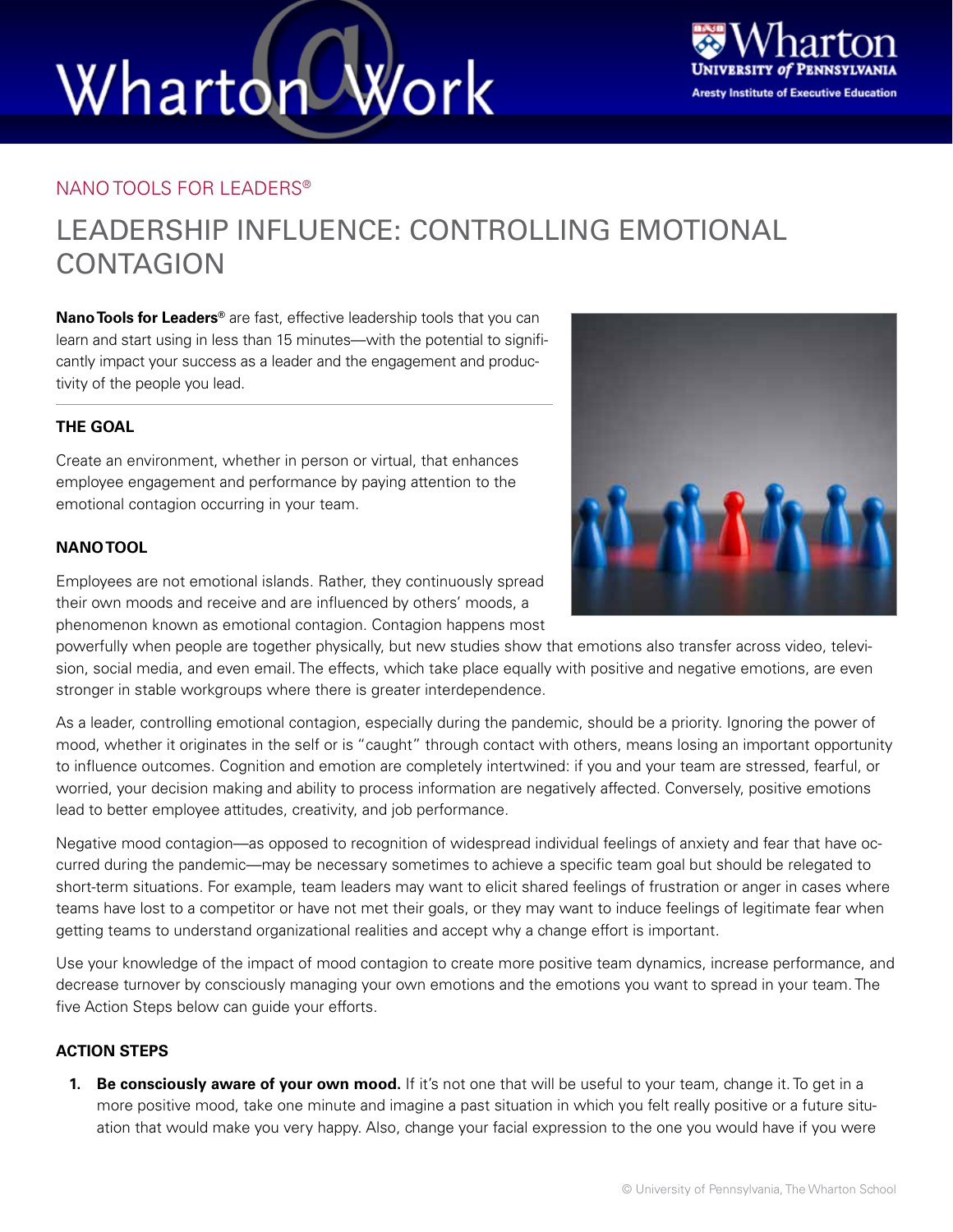## Wharton Work



happy—even if you don't feel it in the moment, research consistently shows that your mood will follow your facial expression.

- **2. Use nonverbal behaviors to communicate emotional contagion.** As most emotional communication occurs through body language, facial expression, and tone (with less than 10 percent communicated through words), pay attention to your body language as you communicate your emotions, whether in person or virtually. For example, you may be crossing your arms because you are cold, but the people observing you will likely believe you are defensive or angry, automatically mimic your arm crossing, and begin to feel that way.
- **3. Make direct eye contact with everyone on the team.** Focus on spreading your positive emotional contagion to others on your team. Team members are most likely to catch your emotions when they look at you directly. You can help them do so by initiating eye contact. When managing a remote workforce, schedule quick, frequent video check-ins to accomplish this step.
- **4. Neutralize a negative team member.** Being aware that emotional contagion exists can help inoculate you against a negative team member. Talking to a negative person can help; people often don't realize how negatively they are being perceived, or how their negative emotions are influencing the team. When team members are being intentionally negative, determining and discussing the source of the negativity can be helpful. If these steps don't work, avoid sharing your gaze more than necessary in meetings with negative people. This will decrease the chance of catching their negative emotions subconsciously through mimicry of their facial expressions and body language.
- **5. Create a positive emotional culture within the team.** Emotional culture consists of the symbols, norms, values, and basic assumptions team members have about emotions that are acceptable to express and those that need to be suppressed in the team. As research has shown that more anger is expressed at work than happiness and joy, be sure to create an environment in which positive emotions are not only allowed but encouraged. Making it clear that destructive negative emotions and the behaviors that come with them—such as bullying, back stabbing, and incivility—will not be tolerated can help create an environment in which they are less likely to occur, take root, and spread.

### **HOW A LEADER USES IT**

"Positive leadership—conveying the idea that there is always a way forward—is so important because that is what you are here for—to figure out how to move the organization forward," said former president and chief executive officer of the Ford Motor Company Alan Mulally. The "relentlessly optimistic" leader kept his workforce on track through the auto crisis in 2008 by connecting with individual employees at every level, meeting with and calling them as the self-designated "cheerleader in chief." On a larger scale, he created the One Ford initiative, "Working Together" Management System, and Creating Value Roadmap to unite the organization in his positive vision of the future of the company, which under his guidance went from near collapse to industry leader.

#### **ADDITIONAL RESOURCES**

- "The Contagion We Can Control," Sigal Barsade. *Harvard Business Review*, Mar. 26, 2020. Explores emotional contagion as it relates to the pandemic, offering tips for controlling the spread of negative mood and increasing positivity.
- "Why Does Affect Matter in Organizations?" Sigal Barsade and Donald Gibson, *Academy of Management Perspectives*, 36-59, Feb. 2007. Shows how employees' moods, emotions, and dispositional affect influence critical organizational outcomes such as job performance, decision making, creativity, turnover, pro-social behavior, teamwork, negotiation, and leadership.